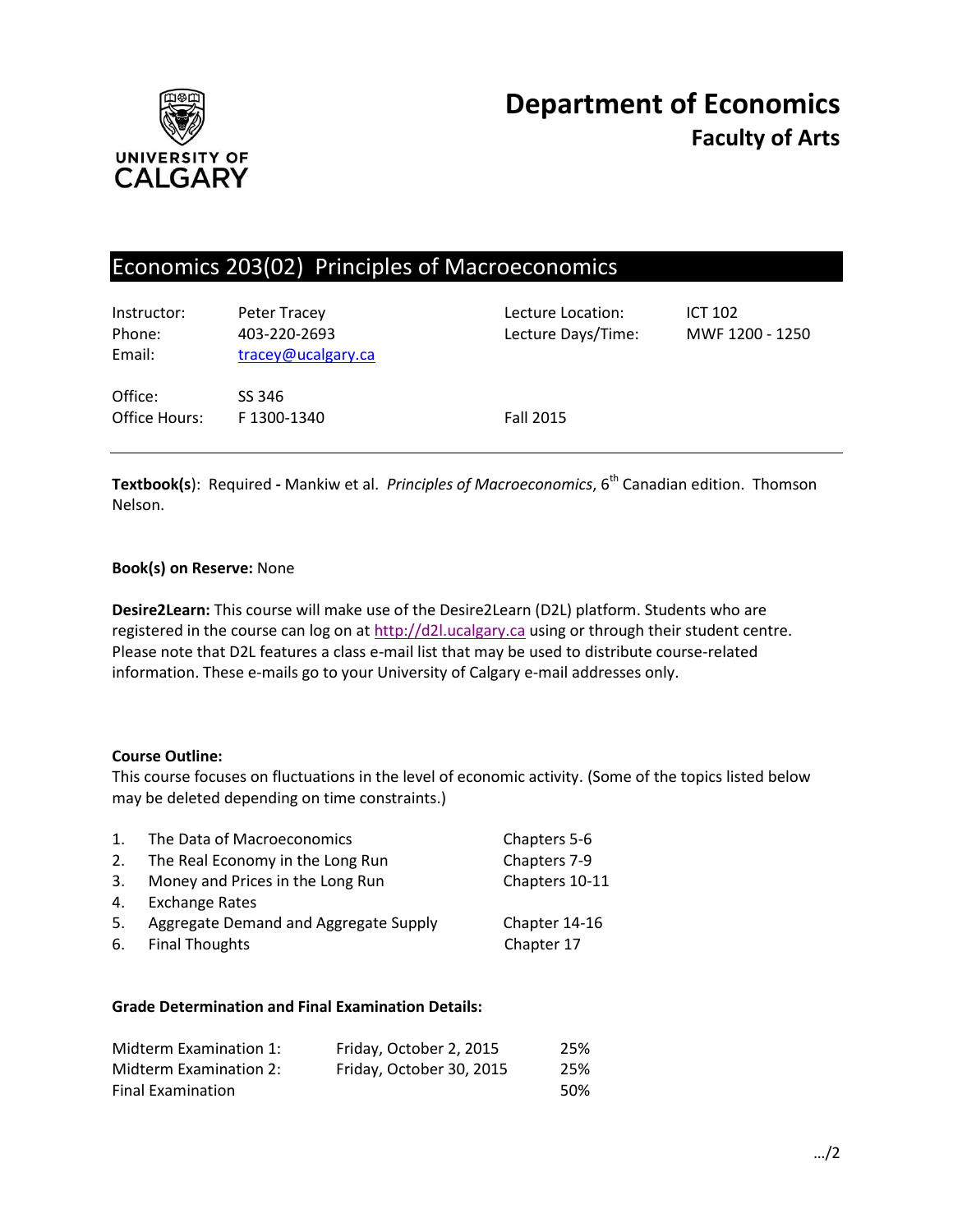### Examinations*:*

- 1. Examinations will consist of multiple choice questions. The Midterm Exams and the Final Exam are intended to be challenging (they are "*tests"* of your understanding of the material).
- 2. The midterm examinations will be held during the lecture time. **The exams must be completed during the specified time. Extra time will not be given for any reason.**
- 3. The final examination will last for two hours and will be scheduled by the Registrar. **The exam must be completed during the specified time. Extra time will not be given for any reason.**
- 4. The use of a non-programmable calculator during tests and examinations is permitted. **The use of graphing calculators, cell phones, and computers is not permitted.**

The midterm exams and the final exam are marked on a numerical (percentage) basis and then converted to letter grades. The course grade is then calculated using the weights indicated above. The following letter grade equivalences will apply:

| A+   | $97 - 100$ | -B        | 79 - 83 | <b>C-</b> | $60 - 65$ |
|------|------------|-----------|---------|-----------|-----------|
| A    | $92 - 96$  | <b>B-</b> | 76 - 78 | D+        | $55 - 59$ |
| A-   | 89 - 91    | $C+$      | 73 - 75 | Ð         | $50 - 54$ |
| $B+$ | 84 - 88    | C.        | 66 - 72 |           | $0 - 49$  |

A passing grade on any particular component of the course is not required for a student to pass the course as a whole.

### **Our Relationship:**

I assume that the reason you are attending my class is to acquire an understanding of Macroeconomics. It has been my experience that this task is made much easier and far more enjoyable for all involved (me included) if we can maintain a relaxed but respectful atmosphere in the classroom. For my part, maintaining such an atmosphere requires that I be respectful of your time, your questions, and your concerns. I will therefore strive to be on time for lectures and office hours, answer your questions as well as I am able, and listen to your concerns. For your part, maintaining a respectful atmosphere requires that you avoid being late for class, that you refrain from leaving before the lecture ends, and that you not talk when either I or one of your classmates is speaking.

### **Notes:**

- 1. All students must comply with the regulations published in the University Calendar concerning "Intellectual Honesty," "Examinations," etc.
- 2. Students should be aware of the academic regulations outlined in The University of Calgary Calendar.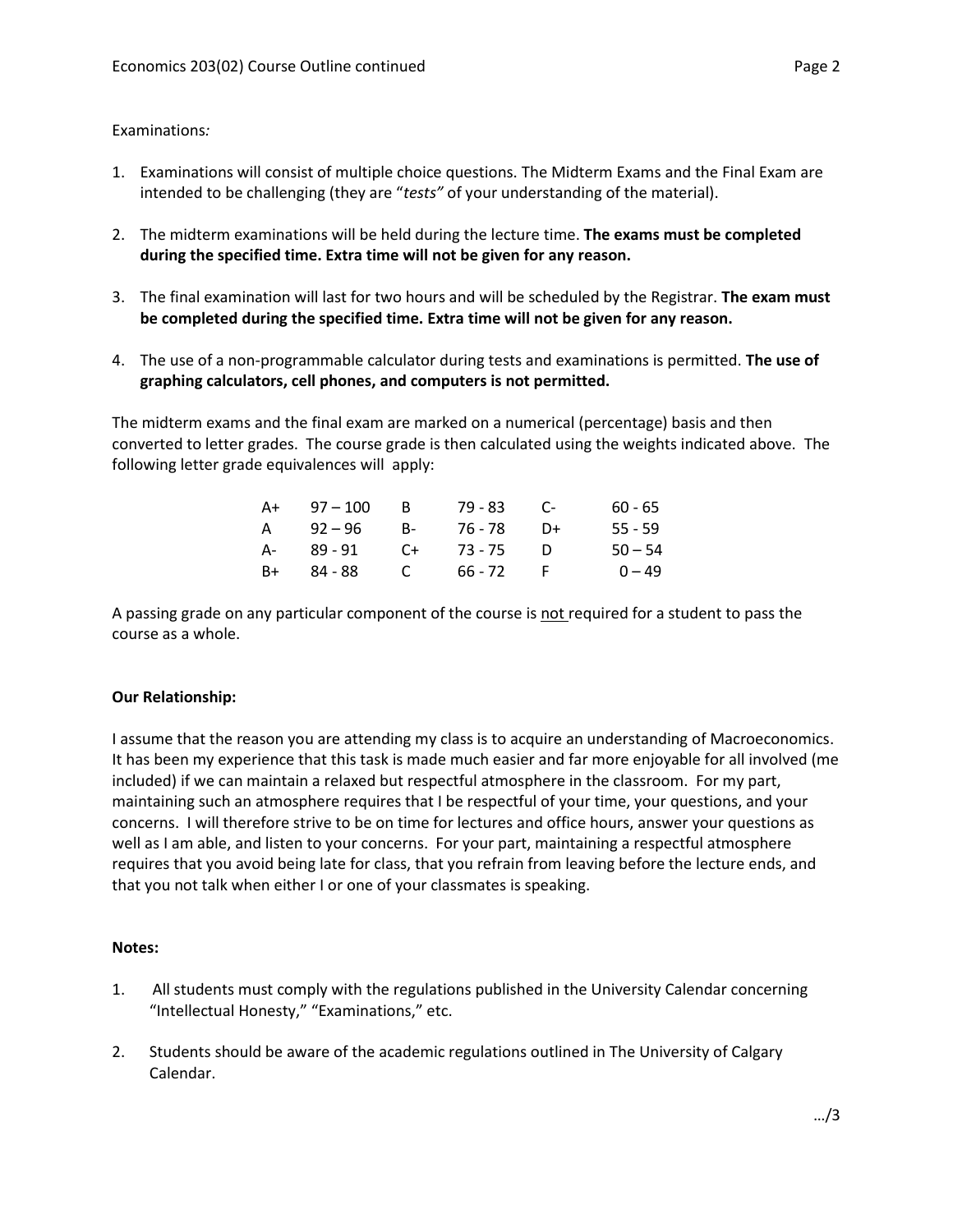- 3. Students should be aware that no "make-up" midterms will be given. Any student who finds it necessary to miss a midterm must notify the instructor in advance and produce a valid medical certificate or other required documentation in order to have the weighting transferred to the final exam.
- 4. A deferred final exam will not be given except in cases of extreme personal emergency. If, for such a reason, a deferred final exam is allowed by the Registrar's Office, it will not be given before the scheduled deferred exam date. Deferred final examinations do not have to cover the same material or have the same format as the regular final examination. They may contain short/long answer questions.
- 5. Examinations will not be given prior to the scheduled date.
- 6 **Students will not be given extra time to complete tests and exams.**
- 7. **The classroom is a No-cell-phone-zone. The use of cell phones for any purpose in class is prohibited. Computers may only be used for note-taking purposes.**
- 8. Students seeking reappraisal of a piece of graded term work (test, assignment.) should discuss their work with the Instructor *within fifteen days* of the work being returned to the class.
- 9. Students will be responsible for all material listed on the course outline, regardless of whether or not the material has been covered in class, unless the instructor notifies the class that the material will not be covered.
- 10. Please note that the following types of emails will receive no response: emails not addressed to anyone in particular; emails where the recipient's name is not spelled correctly; anonymous emails; emails which do not specify the course and section in which you are registered; and, emails involving questions that are specifically addressed on the course outline.
- 11. It is the student's responsibility to request academic accommodations. If you are a student with a documented disability who may require academic accommodation and have not registered with the Disability Resource Centre, please contact their office at 403-220-8237. Students who have not registered with the Disability Resource Centre are not eligible for formal academic accommodation. You are also required to discuss your needs with your instructor no later than fourteen (14) days after the start of this course.

Students' Union Vice-President Academic: Stephan Guscott Phone: 403-220-3911 E-mai[l suvpaca@ucalgary.ca](mailto:subpaca@ucalgary.ca)

Students' Union Faculty Representative (Arts) Phone: 403-220-3913 Office: MSC 251 E-mai[l arts1@su.ucalgary.ca](mailto:arts1@su.ucalgary.ca) [arts2@su.ucalgary.ca,](mailto:arts2@su.ucalgary.ca) [arts3@su.ucalgary.ca,](mailto:arts3@su.ucalgary.ca) [arts4@su.ucalgary.ca](mailto:arts4@su.ucalgary.ca)